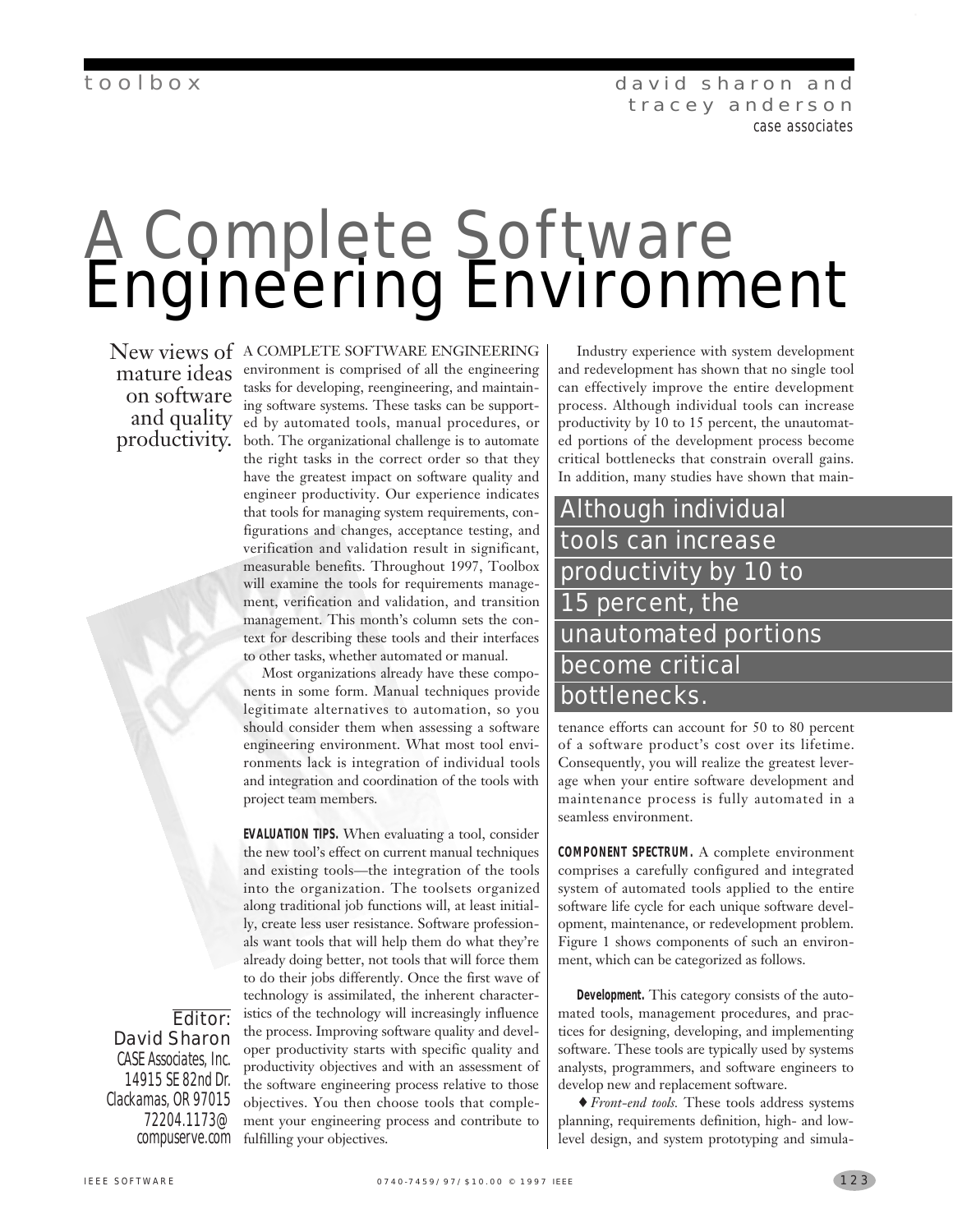#### toolbox



*Figure 1. The components of a complete software engineering environment. The arrows represent the import/export interface.*

tion. Most front-end development tools combine textual and graphical specification languages such as structured analysis and design, object-oriented analysis and design, and data modeling. These tools also provide automatic checking for adherence to design rules.

♦ *Import/export interface.* This automated tool or utility extracts data from and inputs data into a vendor's repository. The arrows in Figure 1 represent this tool.

♦ *Back-end tools.* In contrast to frontend tools, these tools target software code and application generation, editing, compiling, debugging, verification, performance analysis, and hardware integration testing.

**Management.** This category includes management processes, procedures, and practices—usually supported by automated tools—for planning, controlling, and monitoring a software project.

♦ *Methodology/process management.* This well-defined process provides for controlled and orderly system maintenance, development, and/or reengineering that meets specified budget and schedule constraints.

♦ *Transition management.* This formal process moves data from one information system's architecture to another by managing the deployment of new system components that must be synchronized with existing system components.

♦ *Configuration management.* This process manages—often with the aid of automated tools—the set of related modules that constitute a complete software system. You typically do configuration control at the file level, as a counterpart to change control. The process also enforces change authorization and checkin/check-out procedures. In addition, a configuration control system often automates the conversion of the set of modules into one linked executable image (the "Build" process) and maintains the list of included modules and parameters relevant to the configuration process. More advanced configuration management systems include requirements analysis models, designs, test cases and test scenarios, user and system documentation, and the code modules.

♦ *Change control.* A subset of configuration management, this process manages changes in design documents, source codes, test plans, and other documentation entities from one software version to the next. A change control system defines a check-in/check-out process for approved software modules and limits authorization to make changes to the "official" code. The system also provides an archive mechanism for retrieving previous versions of documentation and maintains the relationships between entities so developers can determine the impact of a proposed change.

♦ *Release and distribution management.* An extension of the build process, this process distributes new software releases over the network for installation. Each release may require special instructions and installation utilities. The process may vary depending on if the release affects server or client applications.

♦ *Requirements management.* This process provides a rigorous method for establishing, maintaining, and reporting the correspondence between a system's requirement specification and the system's architecture, design components, modules, interfaces, test approaches, and test data throughout the software life cycle. The process includes reports showing how a software system meets the requirements, sometimes called a requirements compliance matrix. When tied to requirements tracking, compliance reporting can show where in the design and the source code a requirement is satisfied.

♦ *Project management.* This process plans, budgets, estimates, tracks, and allocates resources to a software project. Tools to meet these goals should be tied closely to process and configuration management for determining change impacts.

♦ *Acquisition management.* This formal process selects, manages, evaluates, and accepts software purchased from an outside vendor. It is usually part of an overall software methodology used when the software will not be developed by the inhouse staff.

**Support.** This category of tools and procedures supports, maintains, and enhances existing software systems.

♦ *Verification and validation.* These tools perform two functions. First, they help you determine whether or not the products of a given phase of the software development cycle fulfill the requirements established during the previous phase. Second, they review, inspect, test, audit, or otherwise establish and document whether or not items, processes, services, or documents conform to specified requirements.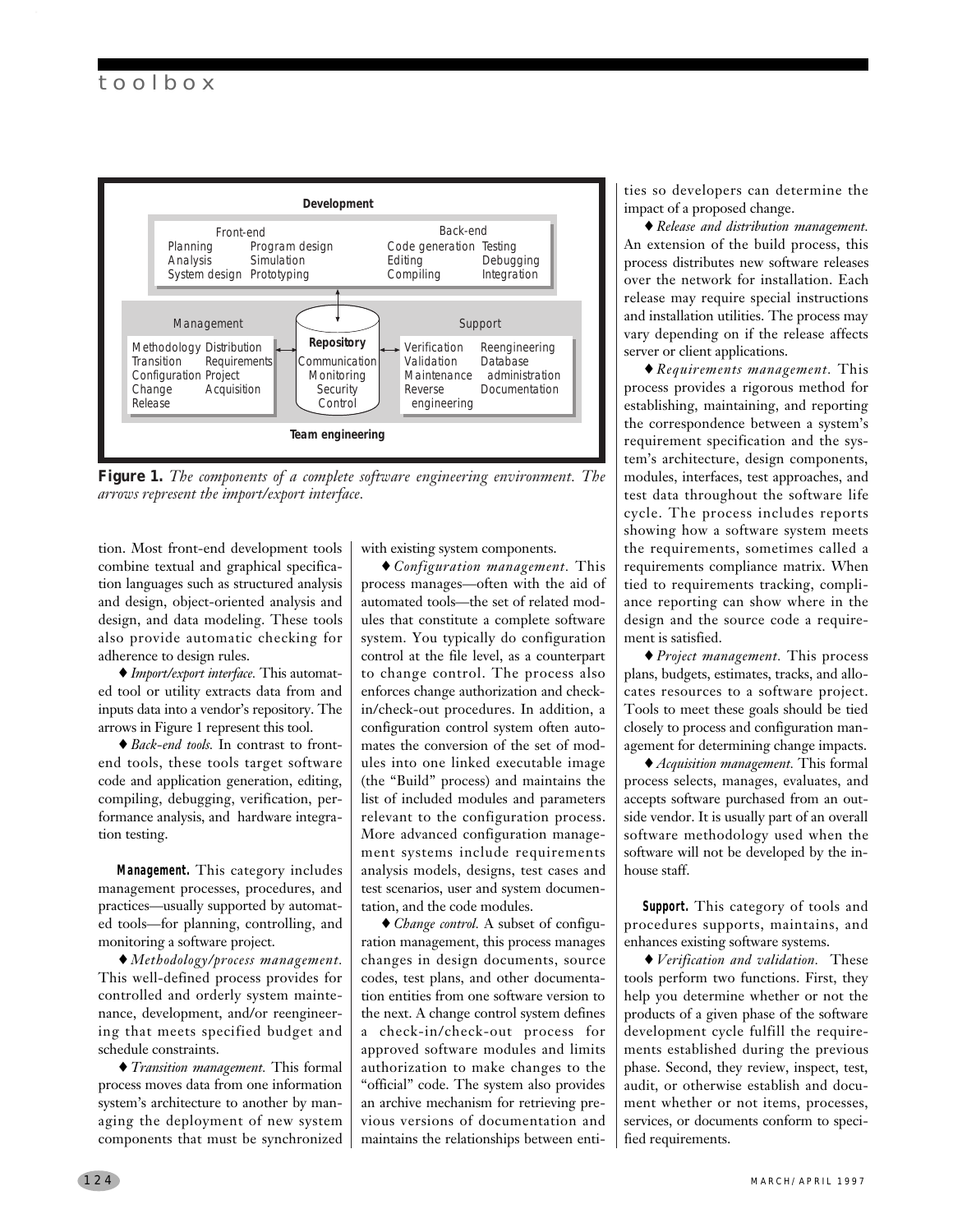♦ *Maintenance, reverse engineering, and reengineering.* These tools simplify the maintenance process, improve understanding of existing systems, and improve the accuracy and facilitate the verification of changing software systems. Do not confuse them with back-end tools used for debugging and testing software changes.

♦ *Database administration.* These tools and procedures establish and maintain the data definitions, data relationships, database descriptions, and storage and retrieval requirements for the database in each software system under development or in maintenance.

♦ *Documentation control.* This procedure maintains configurations and versions for all software system documentation at a particular installation. It involves database administration, requirements tracking, configuration control, and change control.

**Repository.** This category includes the components that form the database that contains information relevant to system design, implementation, and maintenance. These components include design representations and rules, source code, documentation, and management information. Ideally, the project database will accommodate all projects at an installation; at the least it should provide the documentation control, interteam communications, security mechanisms, and management control for each software project. The project database is part of an integrated project support environment that provides a uniform method for invoking a variety of individual tools and handling the data transfer among them.

**Team engineering.** The tools in this category, facilitated by the repository, provide communications and data sharing between developers, managers, and support personnel.

**SYNERGY ENABLED.** It is unlikely that any one vendor will provide the tools to assemble this entire redevelopment environment anytime soon. Instead, tool vendors will specialize in some tool classes and cooperate through formal and informal partnerships to provide tool compatibility. Most vendors live within their resource constraints by attacking only a segment of the complete environment. In this way a vendor can provide a focused solution to a major subset of a user's overall software redevelopment needs, complementing offerings from other vendors in a synergistic manner.

The ideal environment has multiple dimensions made up of a cohesive module set for analysis and design, requirements tracing, coding, simulation, testing, reverse engineering, formal documentation, configuration management, project management, and process management. Tools targeted for large software projects must also facilitate communication and coordination among numerous team members and maintain configuration control of program modules.

## top drawer

♦ **Java client generator.** Magna Software's Magna X 2.4 Network TP application generator creates transaction processing systems for intranets and the Internet. The latest release adds Java client generation to the product's existing Power-Builder and Visual Basic client generation capabilities. Java connectivity can be accomplished with advanced transaction processing monitors such as IBM's CICS/6000 or Transarc's Encina. Magna X also provides midrange services and CICS mainframe services. The product can help COBOL programmers link their applications to a Java front end by supplying Java classes and methods to bridge datatype and other language differences behind the scenes. Pricing for Magna X 4.2 starts at \$62,000 for a fiveseat license. The product is available for the CICS/6000 and the Encina DE-Light Gateway. Contact Magna at 212-691-0300, fax 212-691- 1968; glong@magma.com. READER SERVICE 50

♦ **Repository-based development tool.** Genitor Corporation's Genitor is a C/C++ development tool that offers the combined

benefits of a graphical editing environment and a shared object repository. Genitor lets programmers construct any kind of C or C++ object—including classes, functions, groups, unions, or templates—and store it in one or more sharable databases. The product automatically generates compiler-ready code in a variety of formats. Genitor can also be used to generate online or printed documentation that describes an object or collection of objects. The product supports administrative tasks by integrating with several version control sys-

tems, compiler IDEs, program editors, testing tools, word processors, and help compilers. It also provides DDE and command-line access to key functions, which lets developers add Genitor operations to menus and toolbars in other applications. Genitor, available in singleuser and multi-user configurations, runs on Windows 95 and Windows NT 4.0. Pricing starts at \$495. Contact Genitor at 1-888- 436-4867 or 313-213-2500; fax 313-213-2525; info@ genitor.com.

READER SERVICE 51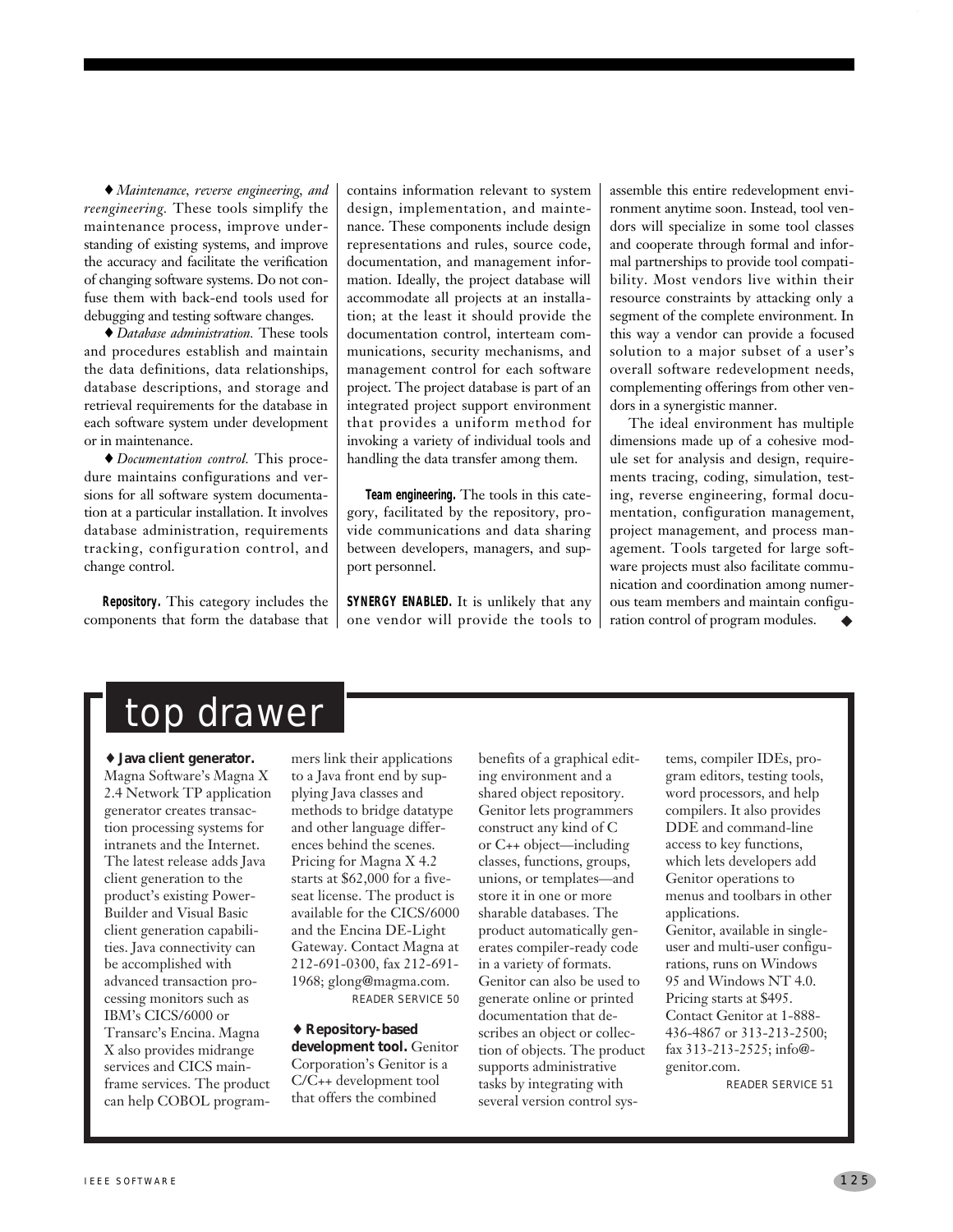#### ♦ **Reengineering toolkit.**

ICL's Dialogue Manager 4.1 is a legacy and reengineering toolkit that lets developers provide users with singlescreen access via an Internet browser interface to data held on many different legacy systems. Standard Windows environments are also supported. Dialogue Manager uses an object-oriented approach and reusability to simplify client design and let organizations accommodate business process changes at users' PCs without making changes to existing back-end systems. Version 4.1 adds support for Internet-browser client development, 32-bit operating systems, and an extended set of third-party terminal emulation and applicationdevelopment software packages. Supported legacy applications include those running on IBM, DEC, Unix, and other hosts that support IBM 3270 or DEC VT terminal emulation. Dialogue Manager support includes C, C++, Micro Focus COBOL and HTML, and x/Open's Application to Transaction Monitor Interface. Dialogue Manager requires at least a 486-class processor running Windows 3.x, Windows 95, or Windows NT; 4 Mbytes of RAM are required for runtime operation and 8 Mbytes for development work. The Dialogue Manager development package costs \$5,995; runtime prices range from \$100 to \$295 per user. Contact ICL at 703-648-3300, fax 703- 648-3350; http://www.icl. com/DialogueManager. READER SERVICE 52

♦ **Visual modeling tool.** Rational Software's Rational

Rose version 4.0 provides a visual modeling solution that extends from capturing business requirements through analysis and design to construction. Version 4.0 has full support for the industry-standard Unified Modeling Language, including use cases for defining user requirements. It also offers an open application interface for integration with third-party tools. Rational Rose can help teams implementing iterative processes to maintain consistency by using round-trip engineering—the ability to generate source code from the system's visual model, to edit the source code, then to reverse-engineer the changed source code to update the design and to see new design changes. The product provides this support for Ada, C++, Forté, Java, Power-Builder, Smalltalk, Visual Basic, and others. A new, open, and extensible scripting language lets developers create Wizards and produce customized reports. A published API allows integration with the developers' own tools and processes. The product is both an OLE Automation Server and a Controller. Rational Rose scales from small to large projects and supports geographically distributed development teams across multiple platforms. Rational Rose for Windows costs \$2,400. Available for major Unix platforms, including SPARC, HP, Digital, IBM, and SGI, the product's cost ranges from \$6,000 to \$8,400. A free demo copy is available at http://www.rational.com/rose 4. Contact Rational at 1-408- 496-3600, fax 1-408-496- 3636; karam@rational.com.

READER SERVICE 53

#### ♦ **Mac embedded apps toolset.** MetaWare's High

C/C++ Embedded PowerPC Development Toolset lets developers create embedded applications for the 400, 500, 600, and 800 series of PowerPC processors. Hosted on PC and Unix platforms, Version 3.5 of the product provides developers with a range of features and enhancements, including branch-prediction optimizations, which allow program behavior feedback. This feedback can improve code generation quality in subsequent compilations, resulting in performance gains of up to 10 percent. Other features include a branch profile lister that tracks how often a source line was executed and the execution time corresponding to each function; software pipelining, which determines dependent instructions in a loop and places them into a temporal pipeline that can make more efficient use of the instruction cache; and millicodes to save and restore nonvolatile registers, which can reduce code size.

Single-user license fees for the High C/C++ Embedded PowerPC Development Toolset start at \$2,195. Contact MetaWare at 408- 429-6382; fax 408-429-9273; techsales@metaware.com; http://www.metaware.com.

#### READER SERVICE 54

♦ **Intelligent agent.** Open Sesame's Learn Sesame Toolkit is a development system for Windows NT and SGI Unix that provides intelligent-agent learning technology components for Web site, backoffice, desktop, and telephony applications. The product can learn and anticipate each user's preferences. Over time, the toolkit learns what users like based on their direct feedback and their inputs to the application. The more a user interacts with an application, the more data the toolkit acquires to customize the application to the user's needs. The toolkit also gives the application using it the ability to autonomously monitor user actions and personalize the application. It can also suggest automation routines for repetitive user tasks, then implement them with the user's approval. Learn Sesame works with both Netscape Navigator and Microsoft Internet Explorer browsers and can be implemented with Java, Cold Fusion, and LiveWire applications. The product is C++ compatible and supports rule-base-level and code-level integration. Limited licensing for the Learn Sesame Toolkit starts at \$45,000. Contact Open Sesame/Charles River Analytics at 617-491-3474, fax 617-868-0780; info@ opensesame.com; http:// www.opensesame.com.

READER SERVICE 55

♦ **Netscape plug-in creator.** Desiderata Software's PluginMaker creates new plug-ins for Netscape Navigator and can also provide a web interface for existing C++ or C code by turning them into plug-ins. PluginMaker creates files that aid in debugging, testing, and processing data. Users can process data a line at a time, in fixed-size blocks, raw as it arrives from Navigator, or download it to a file. Java and Javascript interfaces are available, using